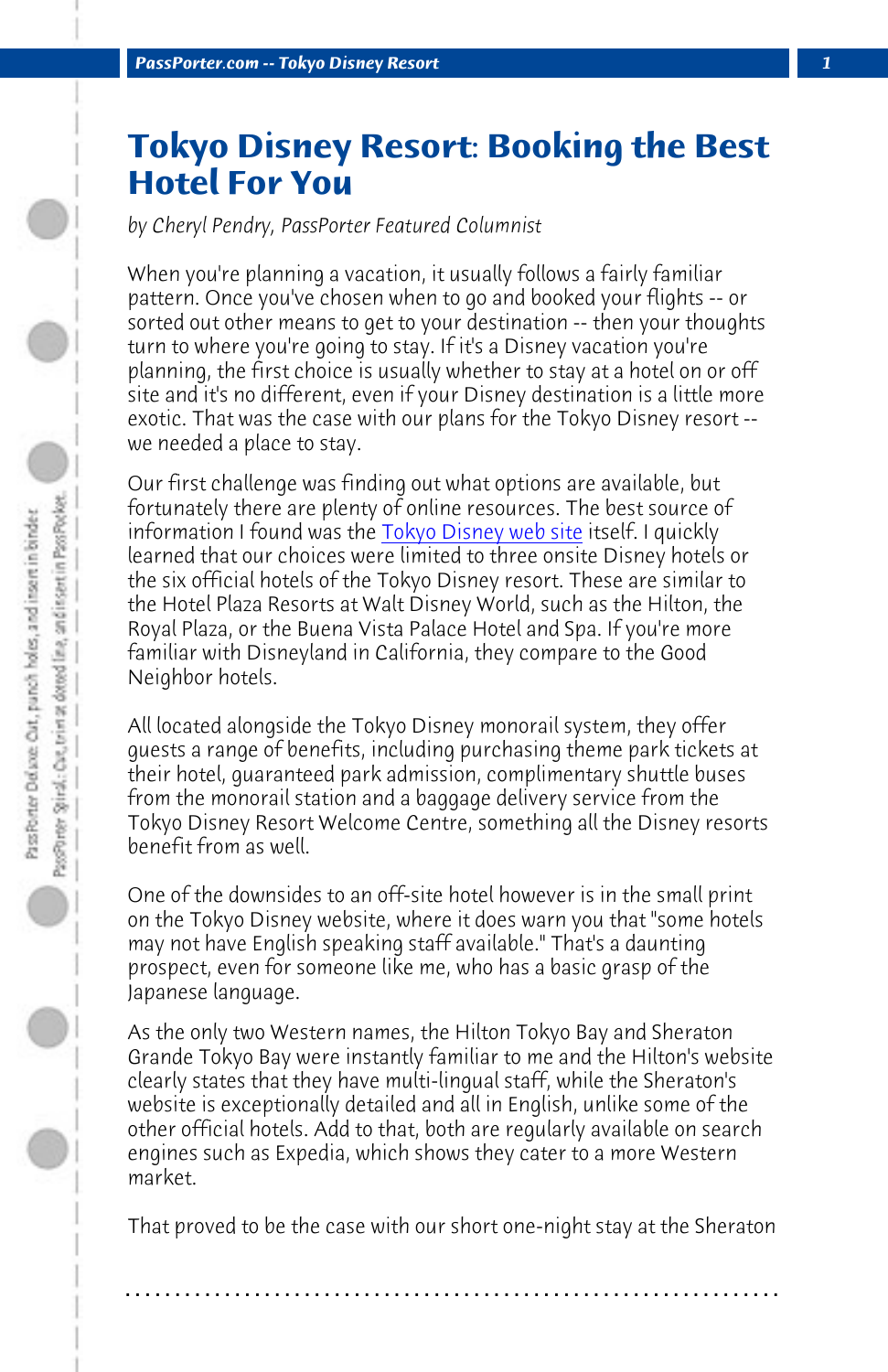Grande. The staff was all very helpful and polite. Our room, which was upgraded by the hotel when we checked in, had a theme park view, overlooking both Tokyo Disneyland and Tokyo DisneySea. We were absolutely delighted with the facilities there, considering the low price we'd paid to stay there.

If price is less of an obstacle, then it's definitely worth considering the three onsite Disney resorts. Each boasts swimming pools (although they're only open during the summer months), restaurants, lounges, [and shops.](http://www.disneyhotels.jp/dhm/index_e.html)

Of those, the Disney Ambassador Hotel is the cheapest of the three. As usual, you do get what you pay for and its location is also the poorest of the three. Admittedly, it's still very close to both theme parks and is right next door to both the Ikispiari shopping and entertainment complex and the theatre that houses ZED, the resident [Cirque](http://www.disneyhotels.jp/tdh/index_e.html) du Soleil [production.](http://www.disneyhotels.jp/tdh/index_e.html)

The theme here is Art Deco with lots of crisp, clean lines as you arrive at the hotel. The lobby is stunning and it's definitely worth looking up to see the constellation of stars above you, with some forming some familiar Disney characters. Although it's the cheapest, a standard room at the cheapest time of the year will still set you back around \$300 a night.

More expensive and located inside Tokyo DisneySea theme park is the DisneySea Hotel MiraCosta, designed to be an Italian style village. It's even got its own special entrance into the theme park and is right next to the Tokyo DisneySea monorail station. You're looking at a starting price of \$350 a night to stay here.

The newest addition to the Disney hotel line-up is just as pricey as the Hotel MiraCosta and that's perhaps not surprising. The Tokyo Disneyland Hotel is situated at the entrance to the Tokyo Disneyland park and is exceptionally grand, in a similar style to the Grand Floridian. Walk into the lobby and you'll gasp at the Victorian beauty and splendor of the place.

Obviously, as well as staying onsite and closer to the action, each of the three Tokyo Disney hotels brings a number of benefits for its guests. Just like the official Disney resorts, you can check in at the Tokyo Disney Welcome Centre. Located at the Maihama station, where trains arrive from Tokyo, it's a great idea and something I'd love to see implemented at other Disney resorts.

As soon as we walked in, we were immediately seen to by people who

**. . . . . . . . . . . . . . . . . . . . . . . . . . . . . . . . . . . . . . . . . . . . . . . . . . . . . . . . . . . . . . . . . .**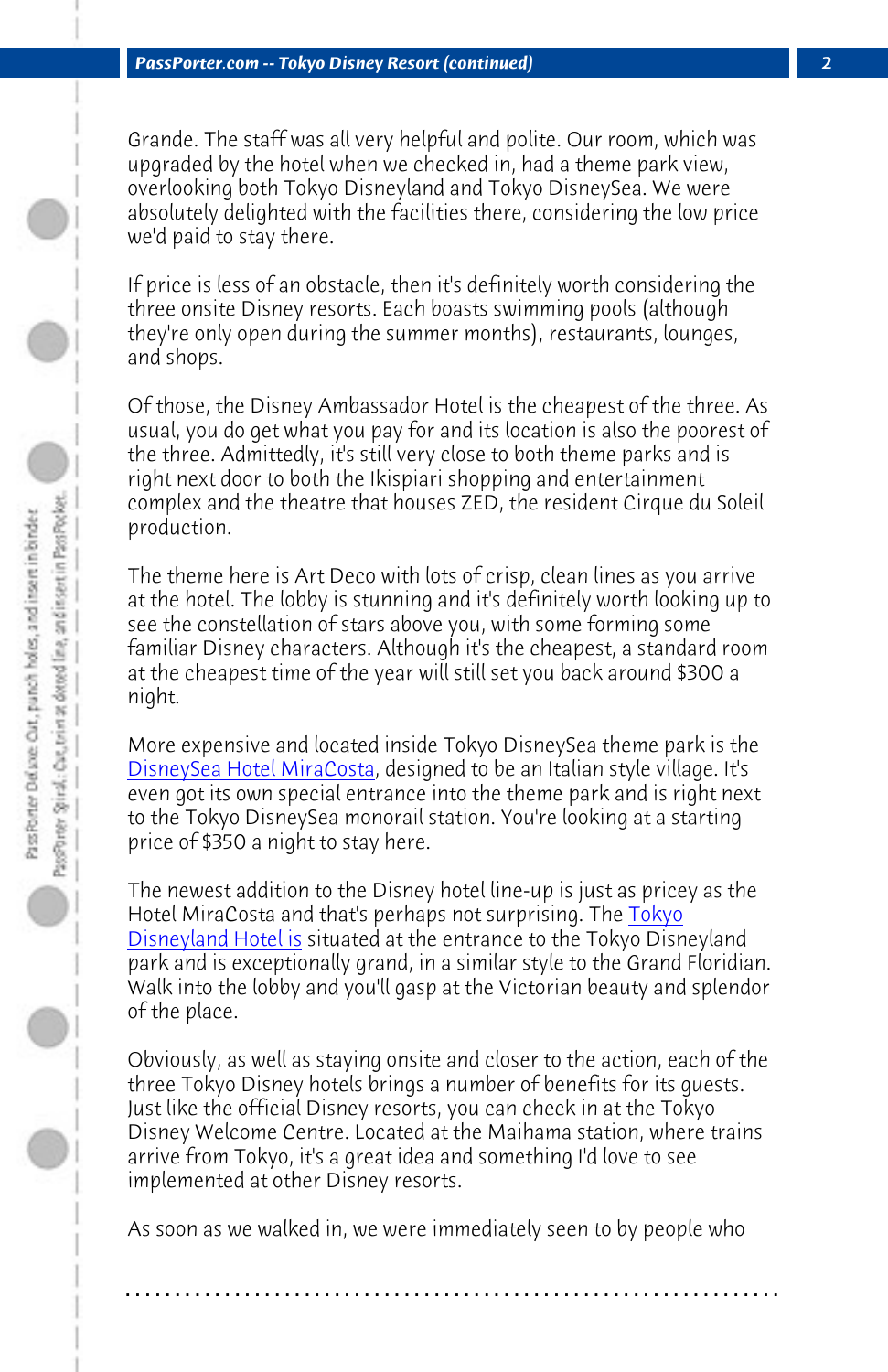*PassPorter.com -- Tokyo Disney Resort (continued) 3*

spoke impeccable English. We were able to check in and were given our free passes to ride the monorail. That's one of the perks that Disney hotel guests get. In Tokyo Disney, you have to pay for the monorail, unless you're staying at a Disney resort. They were also able to give us our park tickets and take our luggage, which would be delivered to our hotel and would be waiting for us later in the day.

[Other benefit](http://www.mouseplanet.com/dtp/trip.rpt/index_files/tr_tokyodl.htm)s are familiar to anyone who's staye[d at a Disney r](http://www.mousesavers.com/tripreports.html)esort before. You get guaranteed admittance to a park, even on the busiest of days and merchandise purchased at the parks can be sent back to your hotel. You'll have the Disney Channel in your room, although you may find that it's in Japanese! And, of course, there are Disney touches to be found everywhere, from your room to your lobby to the shops and restaurants. One nice touch, which is available until at least March 2010, is that you can purchase a special multi-day passport to the theme parks. This is important, as at Tokyo Disney, for the first two days of your visit, you have to specify which park out of the two you wish to visit. You can't park hop until day three, but this multi-day passport allows you to park hop each day and is currently only available to Disney hotel guests.

So where on earth do you find out more? The Tokyo Disney web pages have extensive information on all the hotels mentioned. We also found it useful to read people's trip reports about their visits to Tokyo Disney. MousePlanet [has a great selection of these, while MouseS](http://www.passporter.com/articles/cheryl-pendry-featured-columnist.asp)avers has a very detailed report of their visit there in May 2004.

And finally, how easy was it to book everything? It was very simple, with booking online through the Tokyo Disney Resort website. Everything is in English, so there are no worries on that account. The only issue we had was putting the deposit down for our room, when the system refused to accept our Mastercard and American Express. Fortunately, our Visa card went through fine. Whether this was just a glitch or a problem with the site, we weren't sure, but we did experience exactly the same thing when purchasing our park tickets.

*About The Author: Cheryl and husband Mark live in England and love to travel, particularly to America. They are in the process of visiting every Disney theme park around the world, having already been to Disneyland Resort Paris, Hong Kong Disneyland and both American Disney resorts. They are now planning for their trip to Japan in the spring to visit the Tokyo Disney Resort.* Click here to view more of Cheryl's articles!

**. . . . . . . . . . . . . . . . . . . . . . . . . . . . . . . . . . . . . . . . . . . . . . . . . . . . . . . . . . . . . . . . . .**

*Article last updated: 09/10/2009*